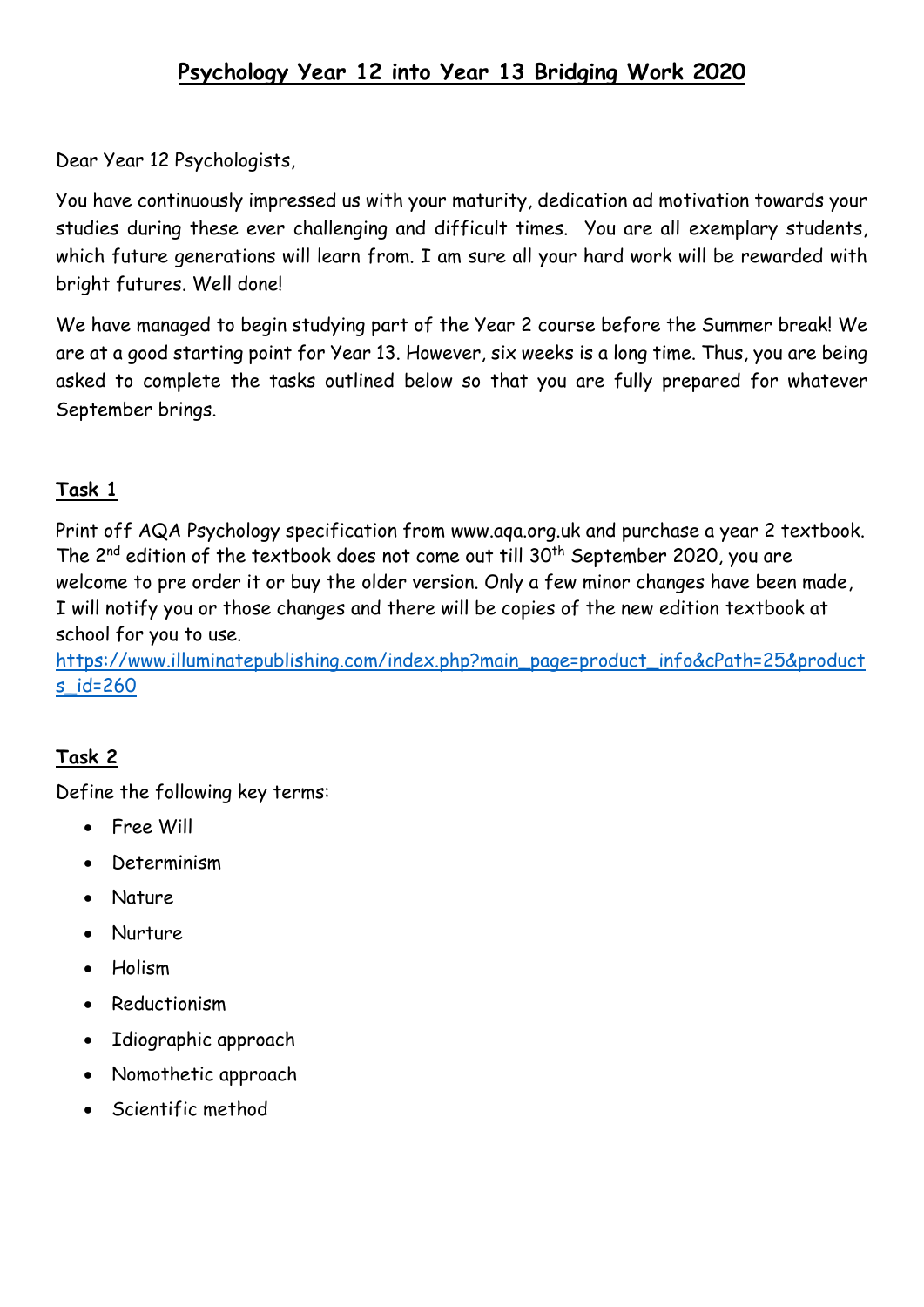#### **Task 3**

Answer **TWO** of the 16 marker questions below.

- Discuss the free will and determinism debate. Refer to two topics/studies covered. (16 marks).
- Describe and evaluate the reductionism and holism debate. Refer to two topics/studies covered. (16 marks).
- Discuss the nature versus nurture debate in psychology. Refer to two topics/studies covered. (16 marks).

#### **Task 4**

Research and record your ideas around the following question:

#### **Is psychology a science?**

#### **Task 5**

Select two of your **weakest** topics from the list below and create flash cards for that topic.

- Social influence
- Memory
- Attachment
- Psychopathology
- Approaches
- Research methods

### **Task 6**

Watch one, two or all the following films and record your ideas and thoughts on how they relate to psychology:

- Suffragette
- The Stanford Prison Experiment
- A Beautiful Mind
- Girl, Interrupted
- Boys Don't Cry
- A Dangerous Method
- One Flew Over the Cuckoo's Nest
- 12 Angry Men